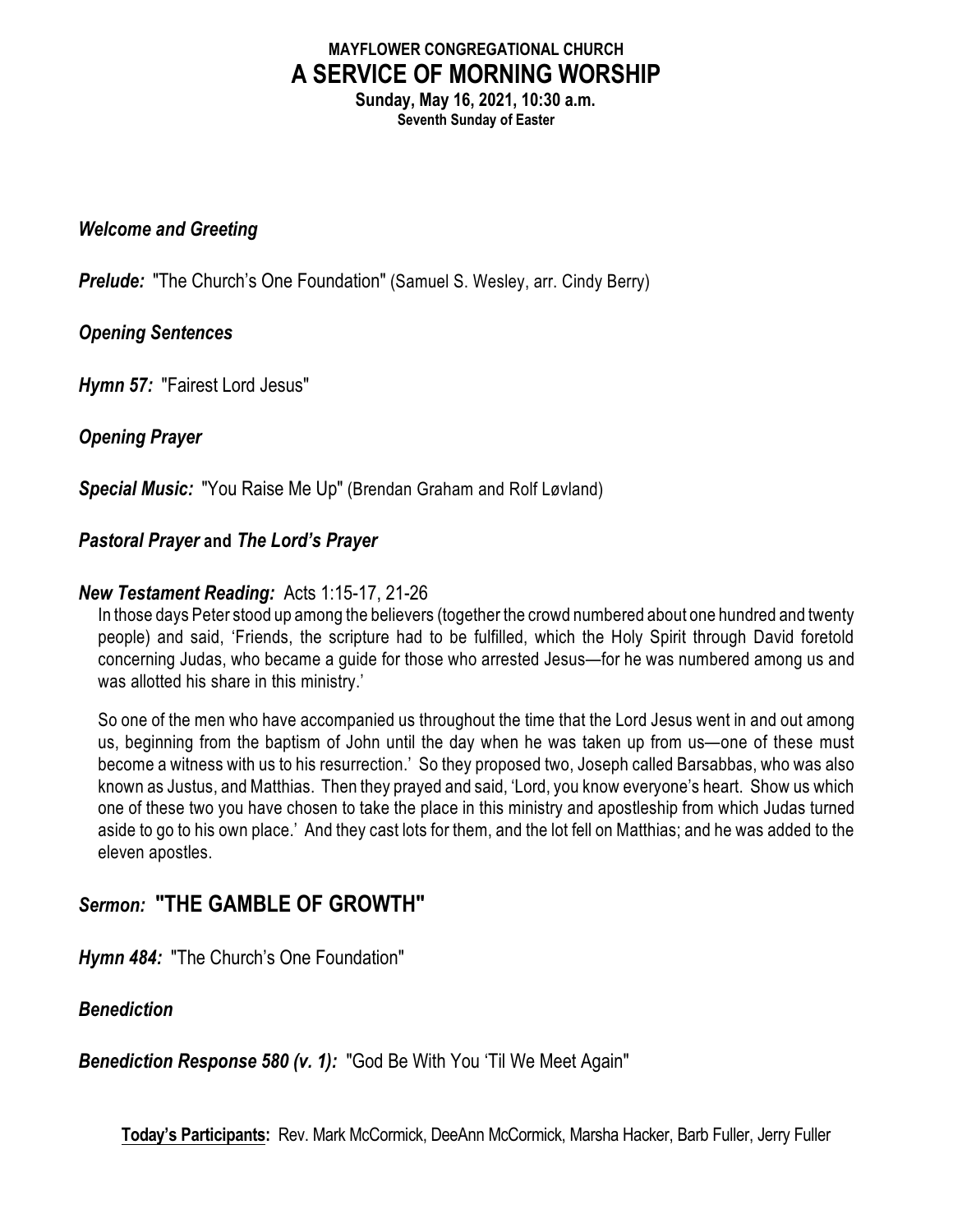# **Fairest Lord Jesus**

THE TRIUNE GOD

Münster Gesangbuch, 1677 Trans. by Joseph A. Seiss, 1823-1904

Schlesische Volkslieder, 1842 Arr. by Richard S. Willis, 1819-1900, alt.



5.6.8.5.5.8